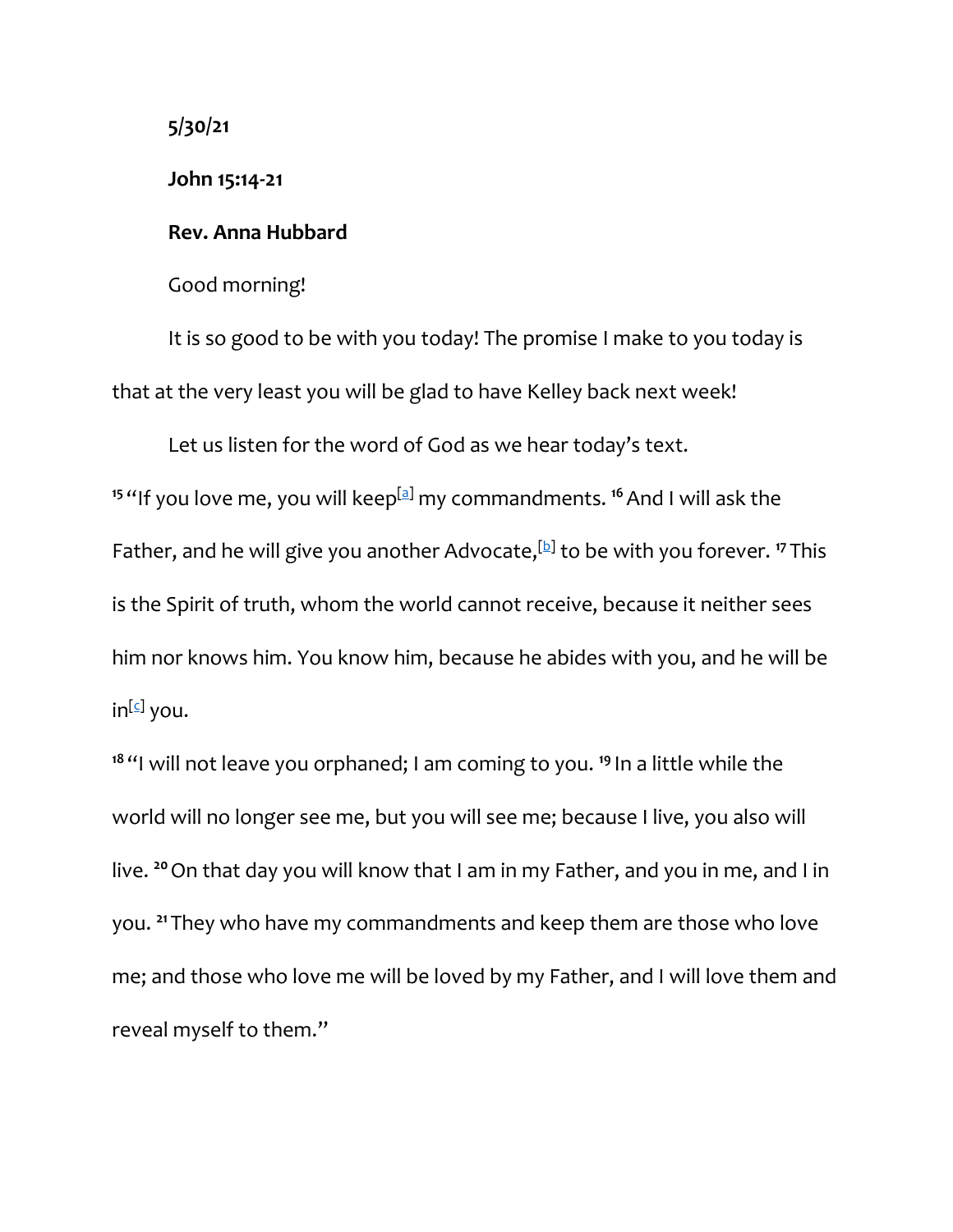Let's set the scene - today's text comes from a section of text considered the farewell discourse. Jesus is attempting to tell the disciples ALL the things they are going to need to know when he is no longer with them. I share this because I imagine these words don't come out lighthearted but are concerning and solemn. In the text Jesus reminds us and the disciples that if we love Jesus we will keep his commandments. I can hear those mean well disciples, but Jesus, which ones are we supposed to be keeping? To the Disciples credit, It is difficult to keep them all straight with the beatitudes, and the head scratching parables, and the miracles. And as it is the farewell discourse I am sure the disciples are more concerned with his language about sending an advocate..because why do they need an advocate when they have Jesus!? Jesus responds "They who have my commandments and keep them are those who love me." Well Thank you, Jesus – all is crystal clear now. When we get down to it, what Jesus is referring to here are his commands to, "Love God and love your neighbor as yourself" and to Love one another just as Jesus has loved us. "Those who love me will my word and God will make a home in them." On this Memorial Day weekend I can't help hear in these words the call to be a living memorial. It takes me back to his other well-known words, "Do this in remembrance of me." And we often recite those words at the table and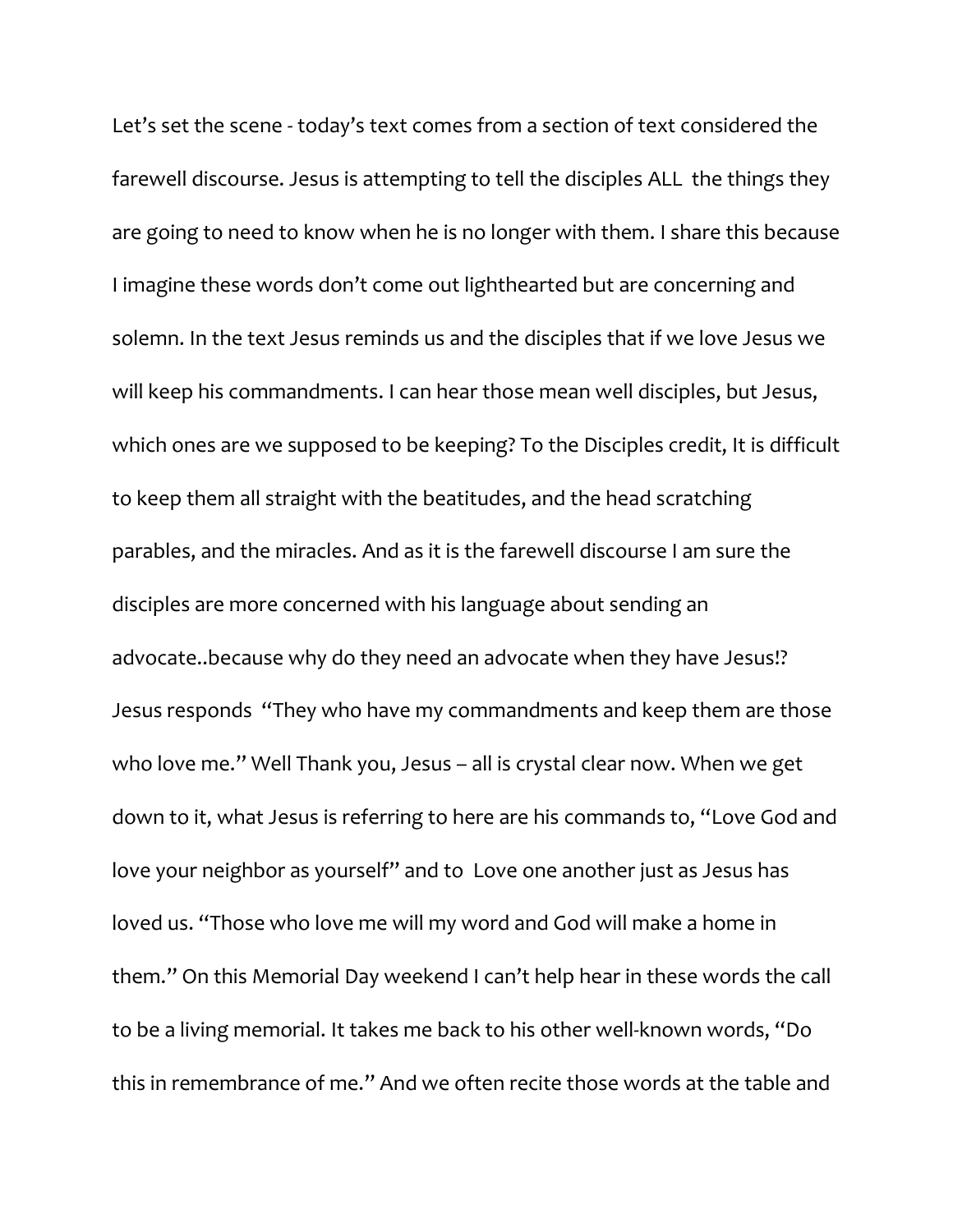tie them into his last night in the upper room with his disciples but what if loving people is another one of those – do this in remembrance of me moments?

Memorial Day all began with a group of women decorating the graves of soldiers during the Civil War. Decoration Day was institutionalized by President Johnson in 1966, and became a recognized Federal holiday by order of Congress in the "National Holiday Act of 1971." It is a day of remembering the many that have died when diplomacy failed and ushered in the violence of war. It seems to me that for many Americans, Memorial Day is about the opening of pools, the beginning of summer, a weekend at the lake, discounts on this and that, or an excuse for people of faith to bring civic religion into their places of worship.

And while I love a good hot dog and reason to lay by the pool this year has me wondering if it is more than these things? More even than the donning of flags on the gravestone's of my grandfathers and remembering the sacrifices that their brothers in arms made so that they could come home. If the isolation and awareness of covid has taught me anything it is that life is not guaranteed. We are here for a limited time, our loved ones are here for a limited time, life is precious and more fragile than we once realized. The forced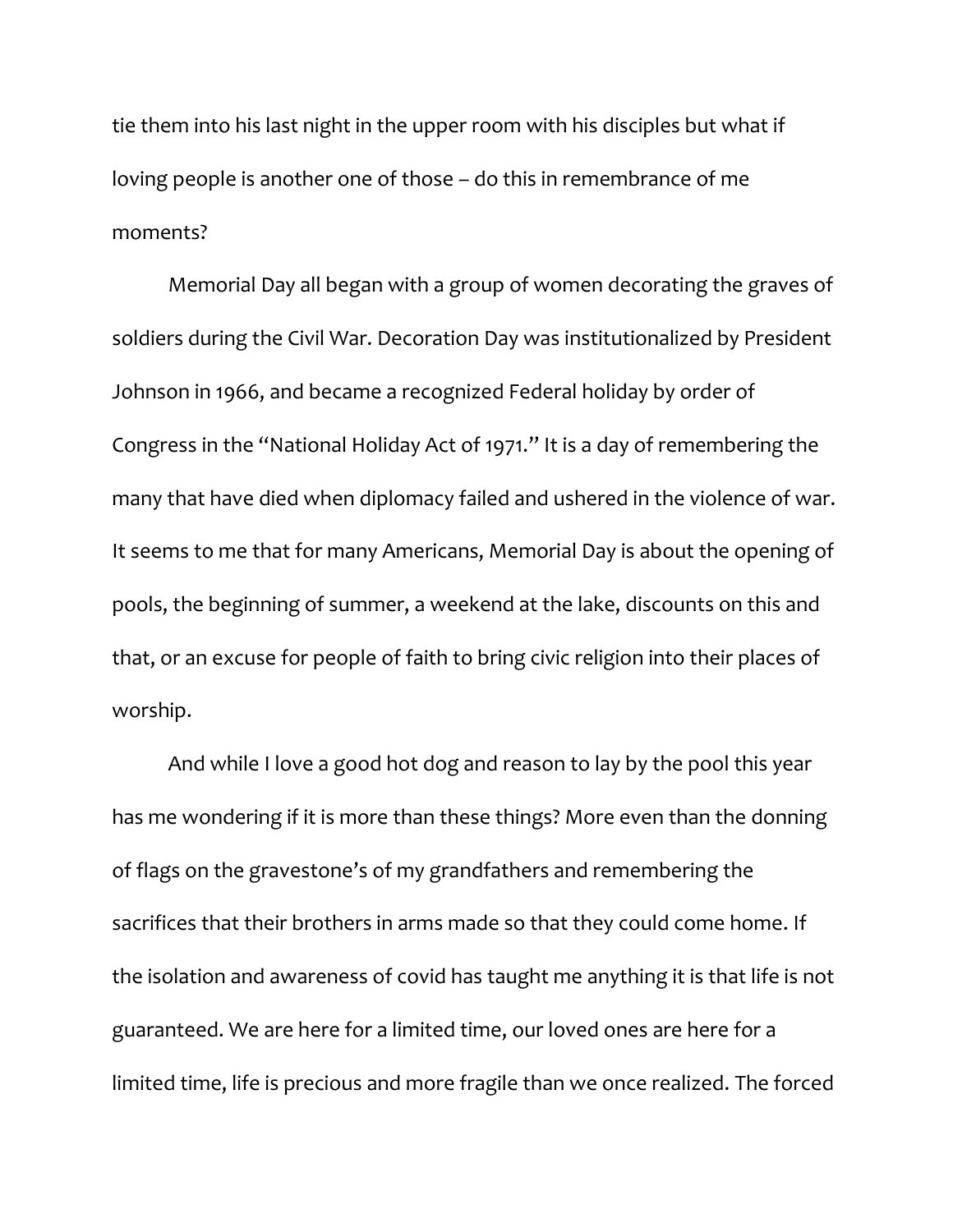slow down of our time in isolation helped solidify for me the necessity of the spiritual practice of slowing down and being intentional about the ways in which I am living. So, this memorial weekend has me on the one hand savoring a good BBQ AND on the other hearing the words of Jesus anew, "those who love me will keep my commandments", those who love me will love as I have loved. Do this in remembrance of me.

A memorial, as defined by Miriam Webster, is designed to preserve the memory of a person or an event.

Memorials help us hear the voices of people that can no longer cry out, that can no longer laugh, or be what God created them to be. These places rise up and out of the ashes of human history as reminders:

the Holocaust Museum in Washington DC

the World War II Memorial

the Hiroshima Peace Memorial

the Vietnam War Memorial

the Berlin Wall Memorial

the Oklahoma City National Memorial

Arlington National Cemetery

the 9/11 Memorial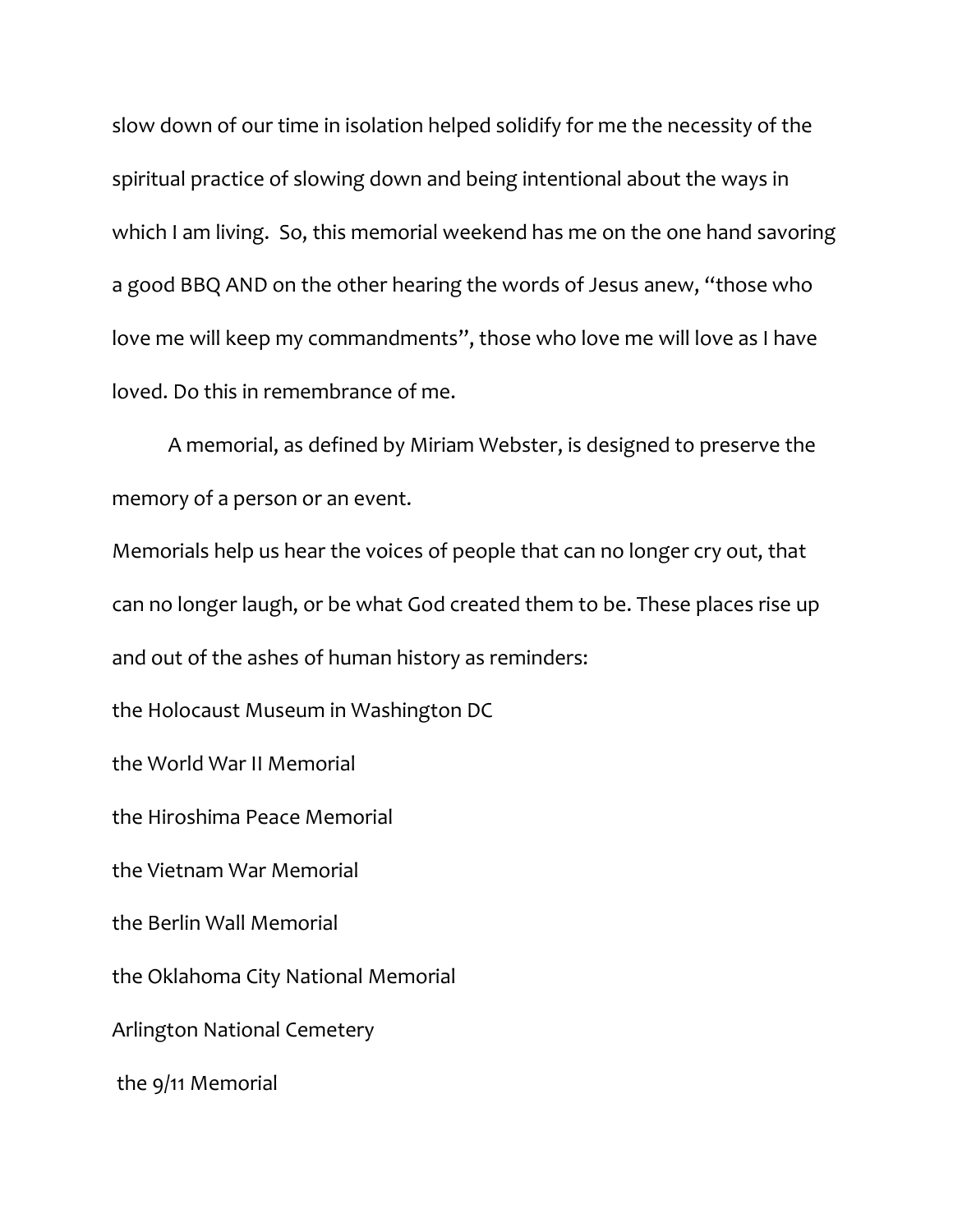But memorials can be lesser known too. Some memorials are small crosses with flowers along the side of a road. Stained glass windows don sanctuaries. Some memorials are scrapbooks, photos, a tool or heirloom passed down, a candle lit on a holiday, a tattoo inked in skin so we won't forget, china used on the dinner table, or the even , as has become more popular memorial trees planted with the actual remains of loved ones so that new life will grow from death – which is a resurrection story all on its own.

I have been to some of those holy places I listed and they are heavy with expectation and history. And so I wonder how do we embody that? Even Jesus's words seem like a tall order. Love your neighbor as yourself. Love one another as Jesus loves. Turn the other cheek, be salt and light at all times, in all places, don't ever grow so consumed by this world that you don't hear the sounds of sorrow, grief, pain, injustice, and fear because you have to be aware of its cadence to be able to offer love through it. PAUSE

I mean I know why it's easier to focus on hot dogs by the pool. Hot dogs by the pool doesn't require so much of me. But what I have learned recently is that we are in good company if we find ourselves feeling underqualified for the task of being a living memorial.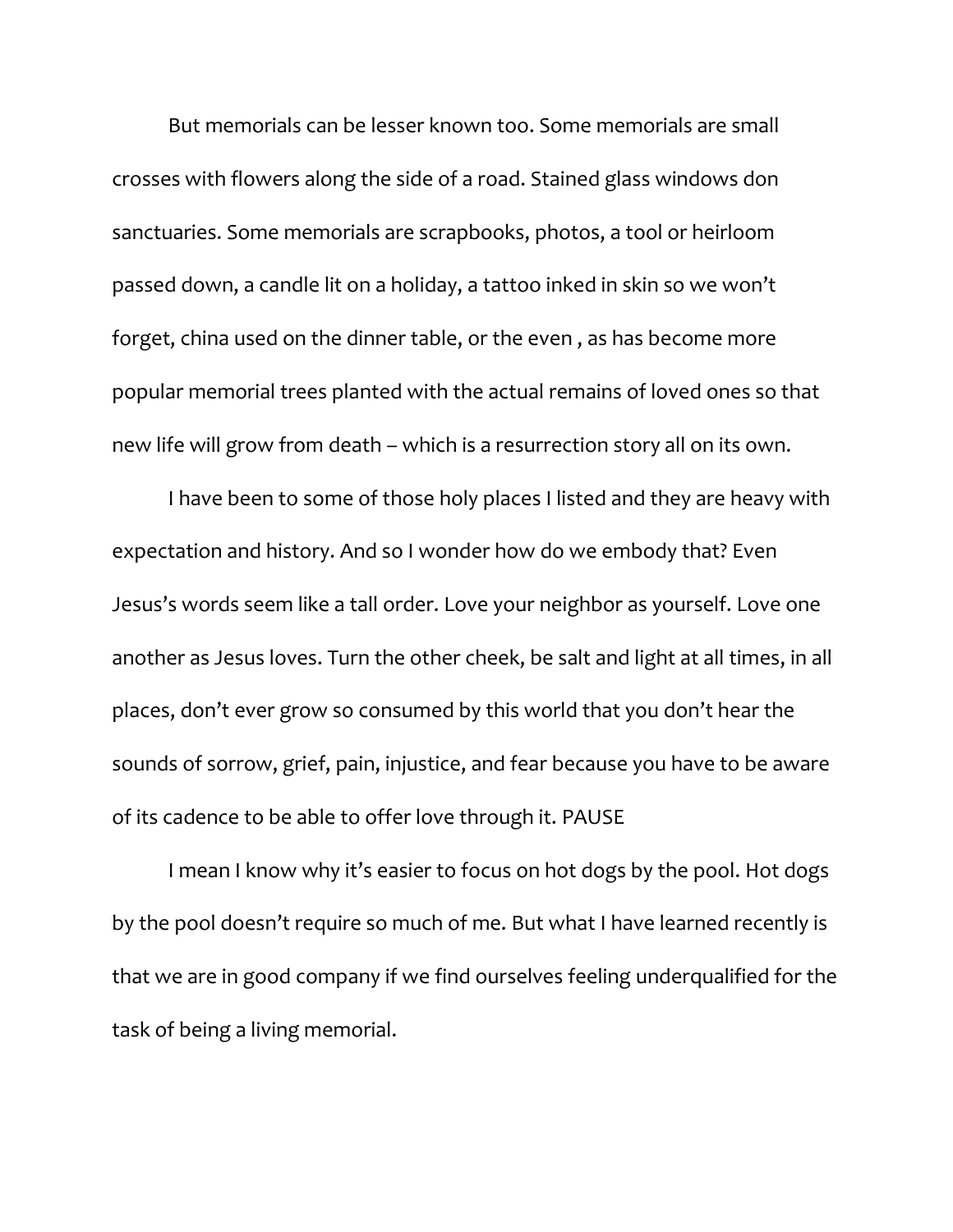A few week's ago I went to Kansas city with a friend and she introduced me to a podcast entitled Presidential. The podcast takes listeners into each president's upbringing, life, and presidency. Lilian Cunningham of the Washington post recounts the times in which each president lived, their upbringing, their losses and gains, their accomplishments and their failures. I was so intrigued that within a matter of days I was at episode 16 which as our 16<sup>th</sup> president was on Abraham Lincoln. And the episode on Lincoln, the one that I thought wouldn't surprise me, did.

As part of her research Lillian Cunningham ended up at the Library of Congress and asked Michelle Krowl, the library's Lincoln expert to walk her through some of Lincoln's earliest writings so that listeners might get to know him better. In case you didn't know Lincoln was a lover of language and poetry. It is why his speeches have more beauty and cadence than most other presidents. It's why if asked today most of us could quote a line or two of the Gettysburg address or his second inaugural address.

Michelle began by showing Lillian an old arithmetic book of Lincolns. It is a book penned long before he was the president and long before he knew how his life would turn out and on one of the pages on a corner of a page, in the margins, as an afterthought, is one of Lincoln's first poems faded with age and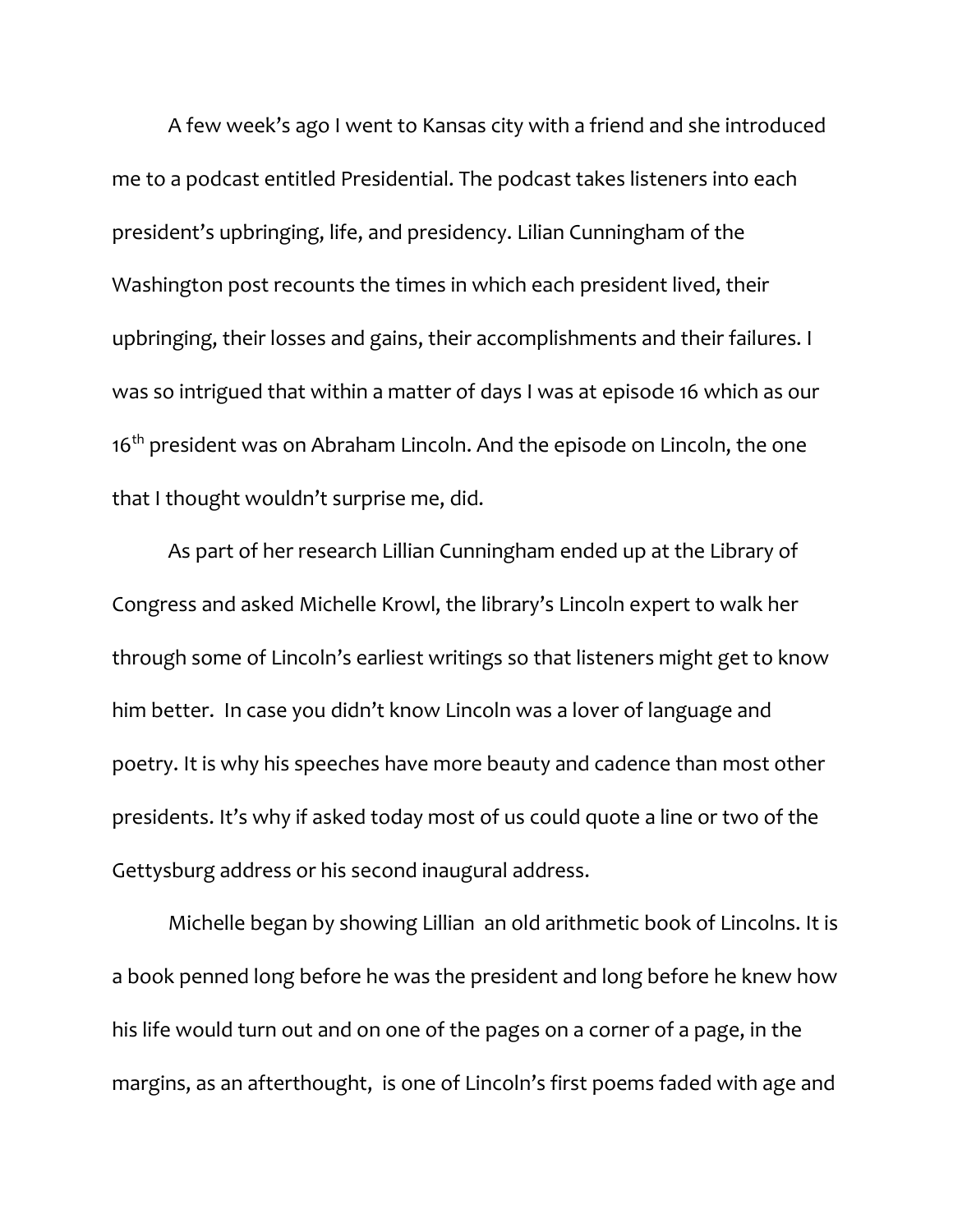it reads, "Abraham Lincoln. His hand and pen. He will be good, but God knows when." It's a far cry from the Gettysburg address, but I think even this early poem of Licnoln's points to our nature to undersell ourselves. Or at least puts a "me too" stamp on the humanity in all of us. That we all want to be good. That we all in some way or another want to leave a legacy. That we want to be a living memorial and have a lasting impact on the people we love.

Lincoln was in this group too. Krowl explains in the episode that Lincoln had a huge desire to be remembered by people who came after him. He had suffered so much loss with the death of his mother when he was nine, and his only sister Sarah a few years later and then his first love Ann Rutledge at 22, he became obsessed with the thought – what is remembered about us after we die? And he began to decide that, somehow, he wanted to accomplish something that could leave the world a better place.

There was a moment when, in his 30s, he was in a near suicidal depression. His friends took all knives and razors and scissors from his room. His political career was on a downward slide. He wasn't certain he should marry Mary Todd. And his best friend came to his side and said, 'Lincoln, you must rally or you will die.' And he said: 'I know that, and I would just as soon die right now, but I have not yet accomplished anything to make any human being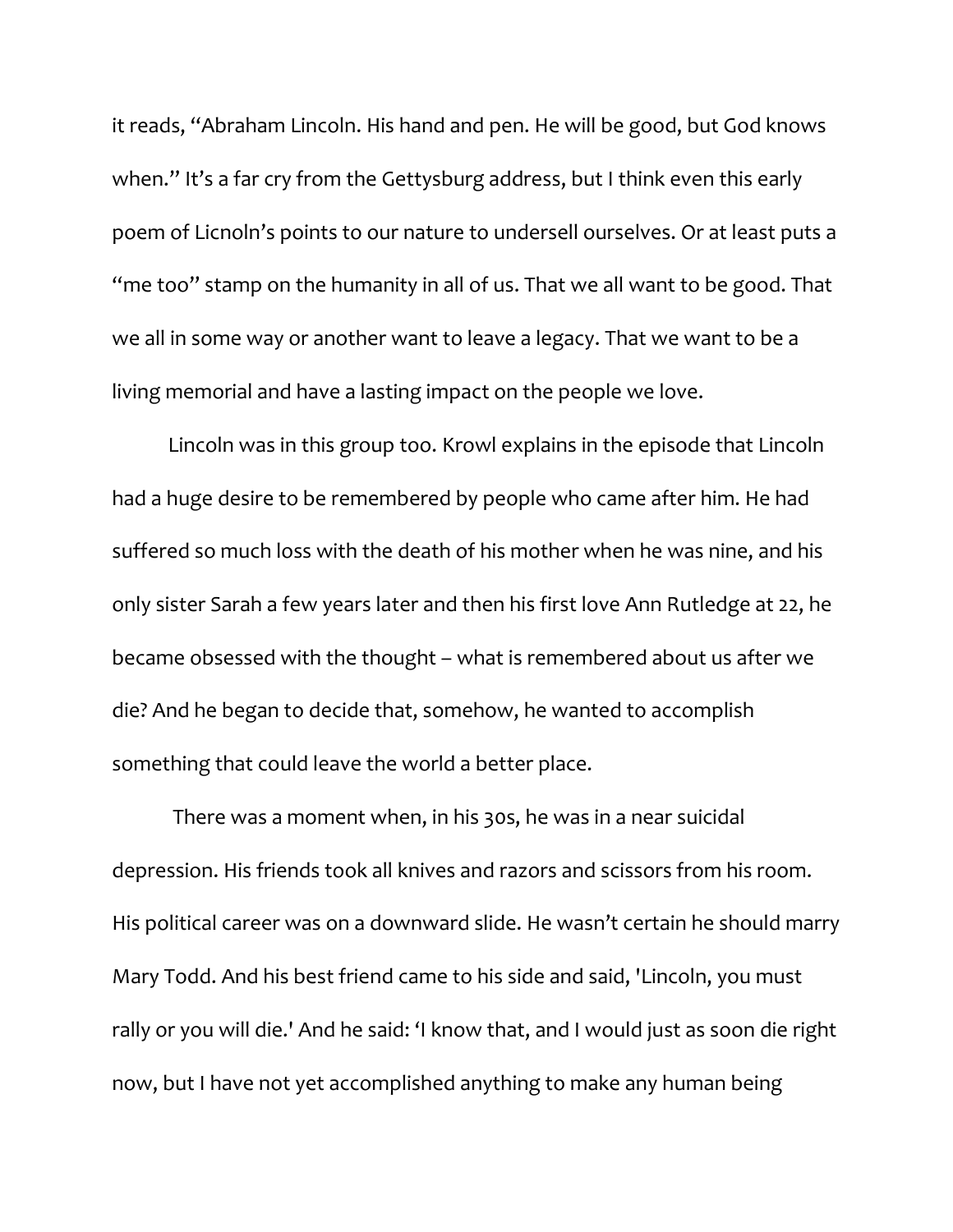remember that I have lived.' And so, when he finally signed the Emancipation Proclamation as president, he brought that best friend to the White House and he said to him, 'Perhaps in signing this Emancipation Proclamation, my fondest hopes will be realized. I will be remembered. If ever my soul were in an act, it is in this act.'

It brings me solace to remember that a man who had such an impact on the history of the United States had days and weeks where he too felt the weight of leaving a legacy, of doing what is good and right and hard, and even questioned whether he was having an impact at all. He questioned his role in the wide world, he suffered with loss and grief and depression like you and me. He was human. He wasn't the giant mythical Lincoln of legends that we stand in front of at the Lincoln memorial, surrounded by the beauty of his penmanship and poetic vision for our country, but was a living breathing man who claimed that the objective of the civil war was "to lift artificial weights from all shoulders…and to afford all an unfettered start and a fair chance in the race of life." And then set out to try to bring it into existence with grit and grace.

Not all memorials are about remembering. Some memorials are meant to inspire us to the possibilities of our existence, even in the hard times,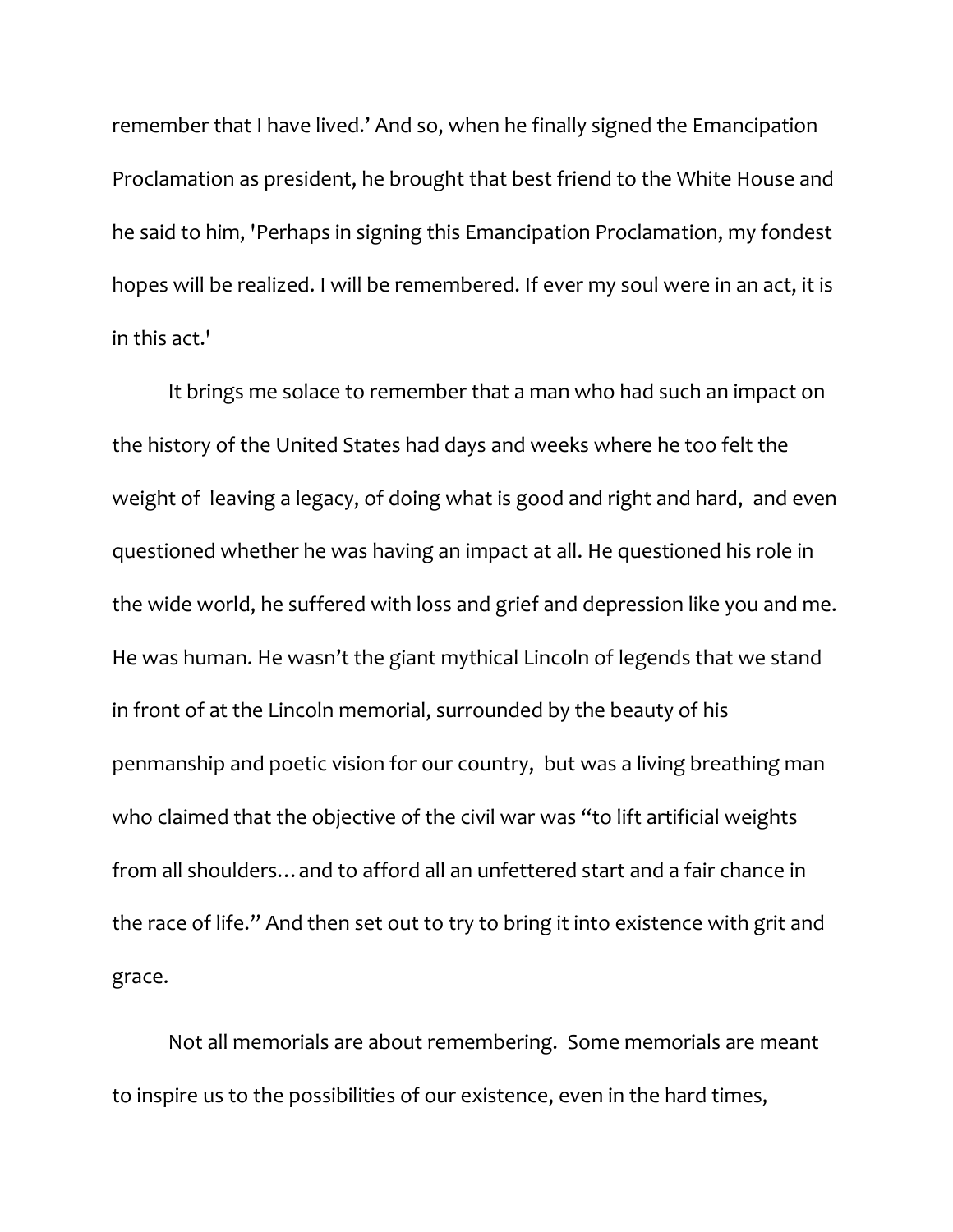recalling what others lived through, honoring the difficulties of loving like Jesus, and calling us to go and do likewise; and do even greater things. When we do this, we are living memorials not of the Empire, then or now, nor of the violence of the cross. We are living memorials of the one who fed a multitude with a couple of fish and some bread; the one who ate at all the tables no matter who sat at them, And the one who commanded that we walk in the ways as love just as he has done.

This work we are called to is hard work. It is hard to keep the commandments of Jesus. It is hard to always think of our neighbor. It is hard to live in the world in such a way that doesn't tune out the suffering and injustice but instead leans into it, listens to it, and then works for justice and hope and love. But if we learn anything from our places of memorial or those in our lives who seem to be themselves living memorials we know that we do not do the work alone. We work side by side one another and we work with God who never leaves us to the work alone. That's what we are told in this scripture. That as we ad-vo-cate we are sent an advocate. The very presence of God living in and through us.

Last week, Kelley invited us in to a new day for the church. A church community that focuses on relationships first, a church community that